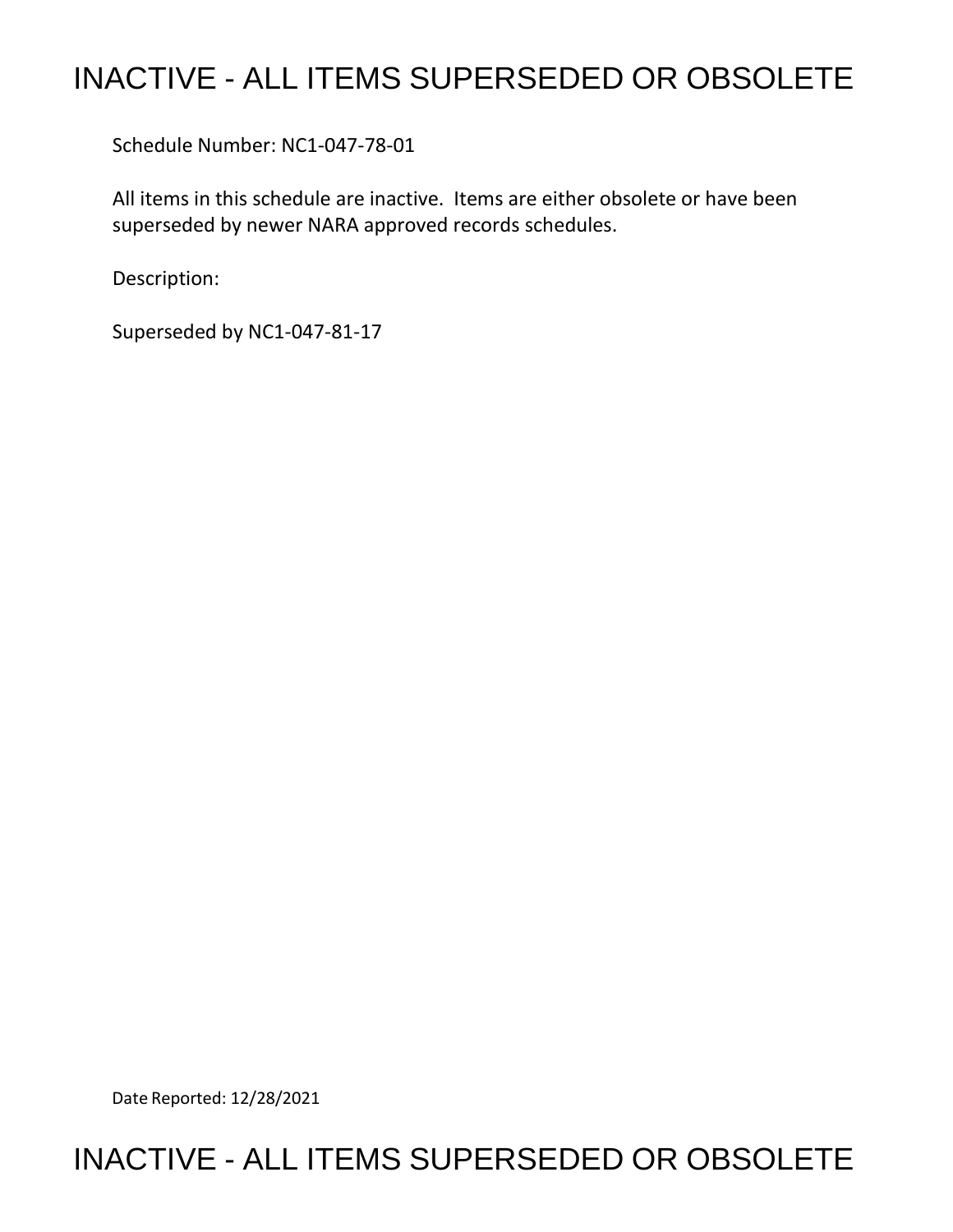|                      | REQUEST FOR RECORD DISPOSITION AUTHORITY<br>(See Instructions on reverse)                                                                                                                                                                                                                                                                                                                                                                                                                                                  |              |                                                                                                                                       | <b>LEAVE BLANK</b>     |                            |                            |
|----------------------|----------------------------------------------------------------------------------------------------------------------------------------------------------------------------------------------------------------------------------------------------------------------------------------------------------------------------------------------------------------------------------------------------------------------------------------------------------------------------------------------------------------------------|--------------|---------------------------------------------------------------------------------------------------------------------------------------|------------------------|----------------------------|----------------------------|
|                      |                                                                                                                                                                                                                                                                                                                                                                                                                                                                                                                            |              | JOB NO.                                                                                                                               |                        |                            |                            |
|                      |                                                                                                                                                                                                                                                                                                                                                                                                                                                                                                                            |              | NC <sub>1</sub>                                                                                                                       | 47                     | 78                         |                            |
|                      | TO: GENERAL SERVICES ADMINISTRATION,<br>NATIONAL ARCHIVES AND RECORDS SERVICE, WASHINGTON, DC                                                                                                                                                                                                                                                                                                                                                                                                                              | 20408        |                                                                                                                                       |                        |                            |                            |
|                      | 1. FROM (AGENCY OR ESTABLISHMENT)                                                                                                                                                                                                                                                                                                                                                                                                                                                                                          |              | DATE RECEIVED                                                                                                                         | OCT 1977               |                            |                            |
|                      | Department of Health, Education and Welfare                                                                                                                                                                                                                                                                                                                                                                                                                                                                                |              |                                                                                                                                       | NOTIFICATION TO AGENCY |                            |                            |
| 2. MAJOR SUBDIVISION | Social Security Administration                                                                                                                                                                                                                                                                                                                                                                                                                                                                                             |              | In accordance with the provisions of 44 U.S.C. 3303a the disposal re-                                                                 |                        |                            |                            |
| 3. MINOR SUBDIVISION |                                                                                                                                                                                                                                                                                                                                                                                                                                                                                                                            |              | quest, including amendments, is approved except for items that may<br>be stamped "disposal not approved" or "withdrawn" in column 10. |                        |                            |                            |
|                      | Bureau of Hearings and Appeals                                                                                                                                                                                                                                                                                                                                                                                                                                                                                             |              |                                                                                                                                       |                        |                            |                            |
|                      | 4. NAME OF PERSON WITH WHOM TO CONFER                                                                                                                                                                                                                                                                                                                                                                                                                                                                                      | 5. TEL. EXT. |                                                                                                                                       |                        |                            |                            |
|                      | George S. Yamamura                                                                                                                                                                                                                                                                                                                                                                                                                                                                                                         | 130-45770    | <u> -</u>   4-7                                                                                                                       |                        | Archivist of the           |                            |
|                      | 6. CERTIFICATE OF AGENCY REPRESENTATIVE                                                                                                                                                                                                                                                                                                                                                                                                                                                                                    |              |                                                                                                                                       |                        |                            |                            |
| C. DATE              | <b>ATIVE</b><br>DYSIGNATUBE QF<br>Russell O. Hess                                                                                                                                                                                                                                                                                                                                                                                                                                                                          | E. TITLE     |                                                                                                                                       |                        |                            | ector/Administration       |
|                      |                                                                                                                                                                                                                                                                                                                                                                                                                                                                                                                            | Assist       |                                                                                                                                       |                        |                            |                            |
| 7.                   | Department Records Met. Officer<br>8. DESCRIPTION OF ITEM<br>(With Inclusive Dates or Retention Periods)                                                                                                                                                                                                                                                                                                                                                                                                                   |              |                                                                                                                                       |                        | 9.<br>SAMPLE OR<br>JOB NO. | 10.<br><b>ACTION TAKEN</b> |
|                      | BHA Tape Cassette Records                                                                                                                                                                                                                                                                                                                                                                                                                                                                                                  |              |                                                                                                                                       |                        |                            |                            |
| <b>ITEM NO</b>       | These are verbatim recordings of hearings held by<br>administrative law judges (ALJ) of the Bureau of<br>Hearings and Appeals (BHA). The hearings result when a<br>claimant for social security benefits appeals SSA's<br>initial decision to deny him/her such benefits. The tape<br>cassette records are used by the ALJ, along with documen-<br>tary materials, in deciding whether to grant or deny<br>benefits to the claimant. The records constitute legal<br>evidence upon which the ALJ's decision is based. They |              |                                                                                                                                       |                        |                            |                            |

ı Cem

THE TRANSPORT OF THE TRANSPORT OF THE TRANSPORT OF THE TRANSPORT OF THE TRANSPORT OF THE TRANSPORT OF THE TRANSPORT OF THE TRANSPORT OF THE TRANSPORT OF THE TRANSPORT OF THE TRANSPORT OF THE TRANSPORT OF THE TRANSPORT OF T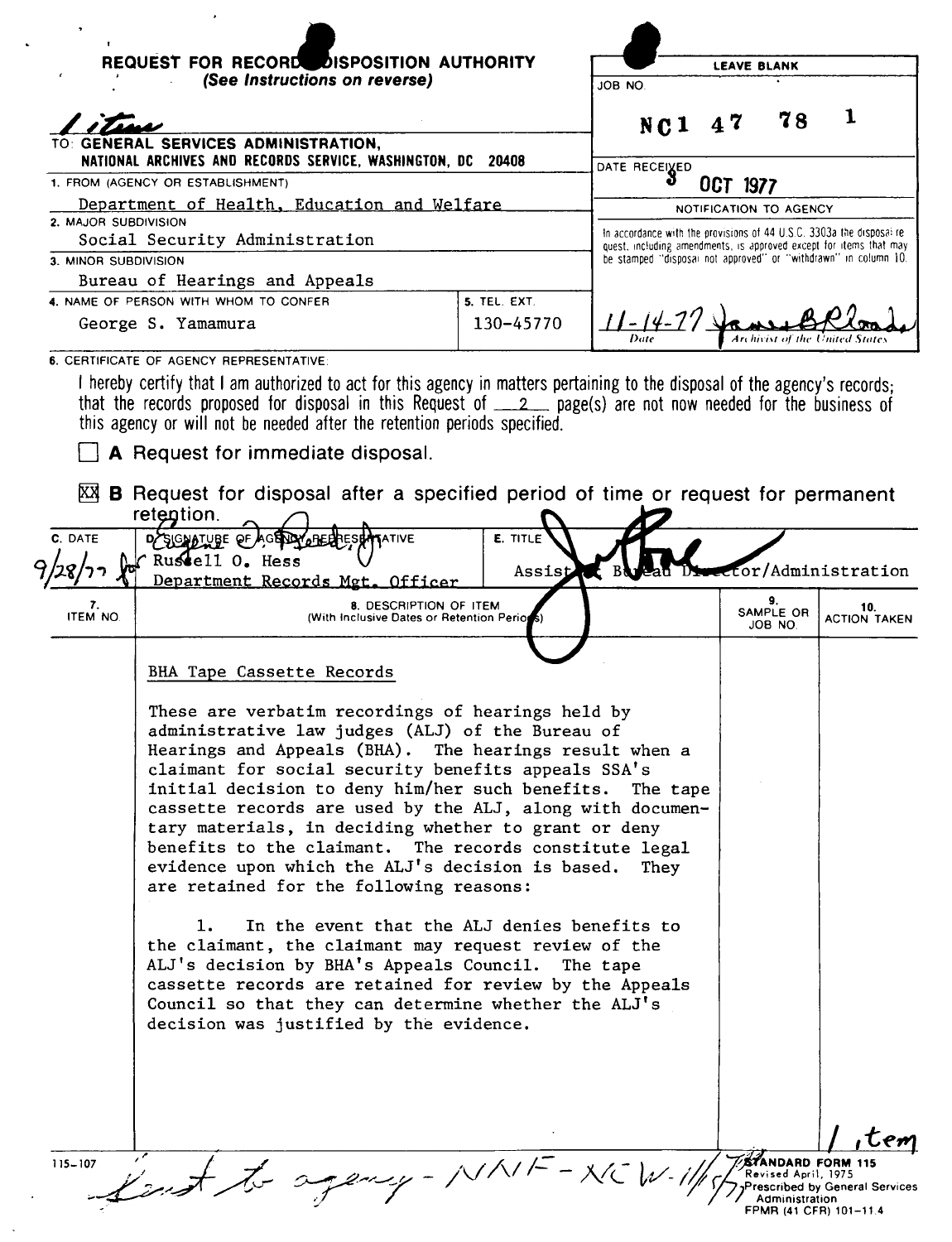



Federal Supply Service. General Services Administration) and the continuation sheet Standard Form 115a (obtainable from the Records Disposition Division. Office of Federal Records Centers, National Archives and Records Service. Washington. D.C. 20408) to obtain authority to dispose of records or to request permanent retention of records. Detach the fifth copy from the set and keep as your reference copy. Submit the first four copies of the set to the National Archives and Records Service. One copy will be returned to the agency as notification of items that are authorized for disposal. Items withdrawn or not approved for disposal will be so marked. Each SF. Li 5. requiring Comptroller General concurrence must be  $\frac{1}{2}$  accompanied by a notification of approval from GAO.

## *Specific Instructions:*

*Entries 1, 2, and 3 should show what agency has custody of the* records that are identified on the form. and should contain the name of the department or independent agency. and its major and minor subdivisions.

\

*Entries 4 and 5* should help identify and locate the person to whom inquiries regarding the records should be directed.

*Entry 6* should be signed and dated on the four copies by the agency representative. The number of pages involved in the request should be inserted.

Box A should be checked if the records may be disposed of immediately. Box B should be checked if continuing disposal authority is requested or if permanent retention is requested. Only one box may be checked.

*Entry* 7 should contain the numbers of the items of records identified on the form in'sequence. i.e., 1, 2, 3, 4, etc.

*Entry X* should show what records are proposed for disposal.

Center headings should indicate what office's records are involved if all records described on the form are not those of the same office or if they are records created by another office or agency.

An identification should be provided of the types of records involved if they are other than textural records. for example, if they are photographic records, sound recordings. or cartographic records.

An itemization and accurate identification sheuld be provided of the series of records that are proposed for disposal or retention. Each series should comprise the largest practical grouping of separately organized and logically related materials that can be treated as a single unit for purposes of disposal. Component parts of a series may be listed separately if numbered consecutively as Ia. 1b, etc., under the general series entry.

A statement should be provided showing when disposal is to be made of the records. thus:

If immediate disposal is requested of past accumulations of records. the inclusive dates during which the records were produced should be stated.

If continuing disposal is requested for records that have accumulated or will continue to accumulate. the retention period may **be**  expressed in terms of years. months. etc.. or in terms of future actions or events. A future action or event that is to determine the retention period must be objective and definite. If disposal of the records is contingent upon their being microfilmed. or otherwise reproduced or recorded on machine readable media. the retention period should read: "Until ascertained that reproduced copies or recordings have been made in accordance with GSA regulations and are adequate substitutes for the paper records." Also, the provisions of FPMR § 101-11.5 should be observed.<br>*Entry 9* should be checked if samples are submitted for an item.

However. samples of the records are not required unless they are requested by the NARS appraiser. If an item has been previously submitted. the relevant job and item number should be entered.

*Entry JO* should be left blank.

Offi